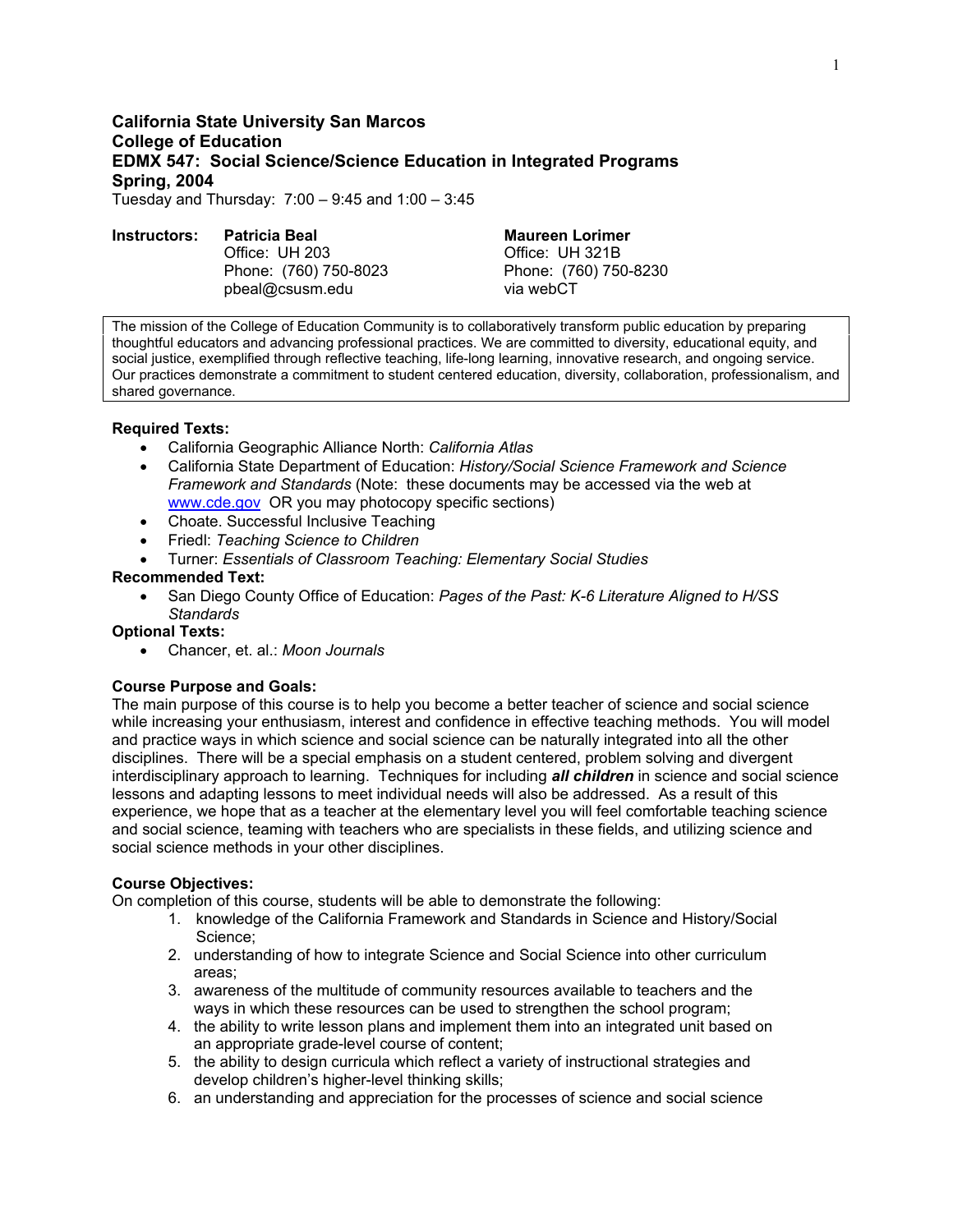7. knowledge of strategies for including all children in instruction

**Disabled Student Services Office:** Students with disabilities requiring reasonable accommodations must be approved for services through the Disabled Student Services Office (DSS) in Craven Hall 5205 at (760) 750-4905 or TTY (760) 750-4909. Eligible students may contact John Segoria during his office hours or in a more private setting in order to ensure confidentiality.

**Statement on Plagiarism:** Any evidence of cheating or plagiarism (defined as presenting the words or ideas of others as your own) will result in a failing grade for that assignment and a letter regarding the incident to be placed in your file in the Dean of Student's Office. Please read "Academic Honesty" in Academic Regulations and CSUSM Policies (found in your catalog or student handbook) and see me if you have any more questions about what constitutes plagiarism or cheating. Note that on written assignments exact quotes must be placed in quotation marks. All quoted and paraphrased work must be cited in the text.

### **Assignments/Grading**

| Participation/Professionalism   | 30 pts.   |
|---------------------------------|-----------|
| Peer Teaching                   | $15$ pts. |
| Field Investigation             | $15$ pts. |
| <b>Weekly Reading Responses</b> | 30 pts.   |
| Oral History                    | 30 pts.   |
| <b>Science Notebook</b>         | 25 pts.   |
| Integrated Unit Plan            | 55 pts.   |
| Total points                    | 200 pts.  |

## **COE Attendance Policy**

Due to the dynamic and interactive nature of courses in the College of Education, all students are expected to attend all classes and participate actively. At a minimum, students must attend more then 80% of class time, or s/he **may not receive a passing grade** for the course at the discretion of the instructor. Individual instructors may adopt more stringent attendance requirements. Should the student have extenuating circumstances, s/he should contact the instructor as soon as possible.

#### **Professionalism:**

Because this course is part of an accredited program that leads to professional certification, students are expected to demonstrate behavior consistent with a professional career. In particular students must: 1. **Attend all class meetings.** More than one absence will lower your grade in the following manner: the final grade will drop by one-third letter for every absence. The College of Education Attendance Policy will be followed. Serious illness or other emergencies will be evaluated on a case by case basis. If you miss (or plan to miss) a class session, please notify the instructor in writing (email) as soon as possible so that handouts can be saved for you.

2. **Arrive on time** just as you would at a school site – If you have more than 3 late arrivals (or early departures) from class you cannot receive a grade of A (more than 5 cannot receive a B).

3. **Prepare carefully for class.** Be ready to discuss readings and assignments thoughtfully. All voices are valued in our classroom community. Please be sure we get to hear your thoughts on the topics that we cover.

4. **Complete all assignments on time.** Late assignments will receive a 20% reduction in points for each day late. Occasionally a student may be asked to revise an assignment. If so, the revised work must be submitted no later than one week after it was returned and may not be eligible for full credit. If you are absent when an assignment is due, you may submit the work via email (except for Physical Model) so that it is not counted late. Receipt of the assignment will be returned by the instructor.

5. **Interact professionally and collaborate responsibly with your colleagues.** Teacher education is a professional preparation program and students will be expected to adhere to standards of dependability,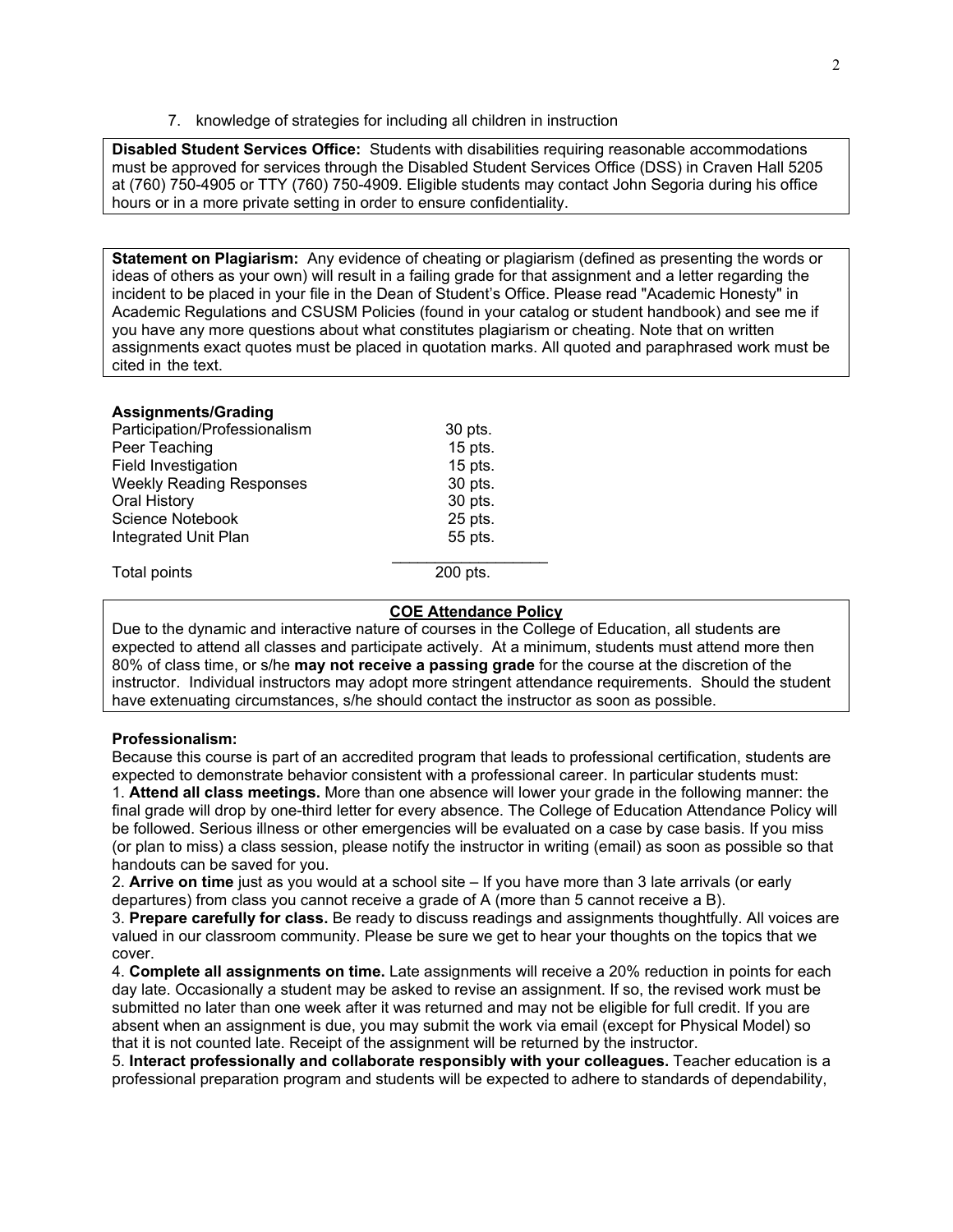academic honesty and writing achievement. California Commission on Teacher Credentialing

# **Commission on Teacher Credentialing Standards Alignment**

The course objectives, assignments, and assessments have been aligned with the CTC standards for the Multiple Subject Credential. Please be sure to incorporate artifacts from his class into your final comprehensive portfolio. The following standards are addressed in this class:

# *Primary Standards*

- 3: Relationships Between Theory and Practice
- 4: Pedagogical Thought and Reflective Practice
- 5: Equity, Diversity, and Access to the Core Curriculum
- 8: Pedagogical Preparation for Subject-Specific Content Instruction

# *Secondary Standards*

- 6: Opportunities to Learn and Reflect on teaching in all Subject Areas
- 7: Preparation to Teach Reading-Language Arts
- 9: Using Computer-Based Technology in the Classroom
- 10: Preparation for Learning to Create a Supportive, Healthy Environment for Student Learning
- 11: Preparation to use Educational Ideas and Research
- 12: Professional Perspectives Toward Student Learning and the Teaching Profession
- 13: Preparation to Teach English Learners<br>14: Preparation to Teach Special Populatio
- Preparation to Teach Special Populations in General Education Classrooms

The Standards identified above are addressed in EDMX547 through class discussions, activities, oral/visual presentations, and written assignments.

# **Teacher Performance Expectation (TPE) Competencies**

This course is designed to help teachers seeking the Multiple Subject Credential to develop the skills, knowledge, and attitudes necessary to assist schools and districts in implementing effective programs for all students. The successful candidate will be able to merge theory and practice in order to realize a comprehensive and extensive educational program for all students. The following TPE's are addressed in this course:

## *Primary Emphasis:*

- TPE 1a: Subject Specific Pedagogical Skills for a MS Teaching Assignment
- TPE 2: Monitoring Student Learning During Instruction
- TPE 4: Making Content Accessible
- TPE 5: Student Engagement
- TPE 6: Developmentally Appropriate Practices in Grades K-3 and 4-8

TPE 6a & b:

- TPE 6d: Developmentally Appropriate Practices for Special Education
- TPE 9: Instructional Planning
- TPE 10: Instructional Time

# *Secondary Emphasis:*

- TPE 3: Interpretations and Use of Assessments
- TPE 7: Teaching English Learners
- TPE 8: Learning About Students
- TPE 11: Social Environment
- TPE 12: Professional, Legal, and Ethical Obligation
- TPE 13: Professional Growth
- TPE 14: Technology
- TPE 15: Issues of Social Justice and Equity

Teacher Performance Expectations identified above are addressed in EDMX547 through class discussions, activities, oral/visual presentations, and written assignments.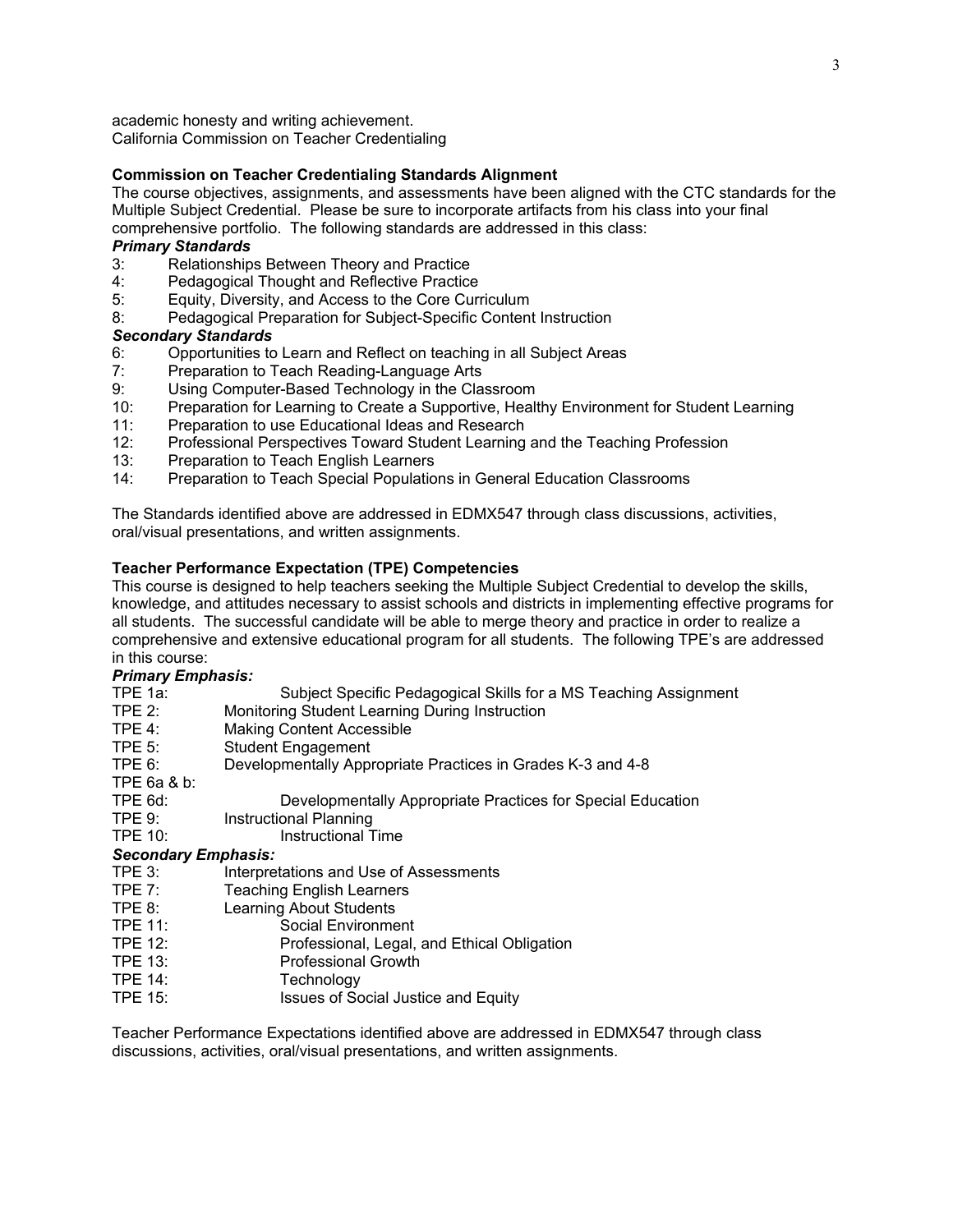# **CLAD Competencies support by this course:**

- Part 3: Culture and Cultural Diversity
- I.A. Definitions of culture
- I.C. Intragroup difference
- I.D. Physical geography and its effects on culture
- II.A. What teachers should learn about their students<br>II.B. How teachers can learn about their students
- How teachers can learn about their students
- II.C. How teachers can use what they learn about their students (culturally responsive pedagogy)<br>III.A. Concepts of cultural contact
- Concepts of cultural contact
- III.D. Strategies for conflict resolution
- IV.A. Historical perspectives
- IV.B. Demography<br>IV.C. Migration and
- Migration and Immigration

CLAD Competencies identified above are addressed in EDMX547 through class discussions, activities, oral/visual presentations, and written assignments.

# **Assignment Schedule Spring 2004**

| <b>Date</b>              | <b>Topic</b>                                    | <b>Readings DUE</b>   | <b>Assignments Due</b>          |
|--------------------------|-------------------------------------------------|-----------------------|---------------------------------|
| Tuesday                  | <b>Orientation</b>                              |                       | Go to webCT                     |
| Jan. 20 - Joint Session  | <b>Course Goals and Overview</b>                |                       | print out assignments           |
| <b>AM Session only</b>   | <b>Discrepant Event</b><br>$\blacksquare$       |                       | and syllabus                    |
|                          | Problem Solving                                 |                       | post questions on               |
|                          |                                                 |                       | discussion board                |
| Thursday                 | <b>Frameworks Overview</b>                      | Skim frameworks       | Bring CA frameworks to          |
| Jan. 22 -                | Revisit assignment                              | T:1 & 8 & 3           | class                           |
| Tuesday                  | <b>Planning &amp; Technology</b>                | F/K: 1 & 2            | <b>H/SS Models Presentation</b> |
| Jan. 27 -                | Enduring understanding<br>L,                    | T:2                   |                                 |
| <b>PM Session only</b>   | <b>Essential questions</b><br>$\blacksquare$    |                       |                                 |
| Thursday                 | Lessons/Units                                   | F/K: 3 & 4            | Science Peer Teaching           |
| Jan. 29 –                | Assessment<br>$\blacksquare$                    | T:5                   | H/SS Models Presentation        |
|                          |                                                 |                       |                                 |
| Tuesday                  | <b>Meeting Diverse Needs</b>                    | F/K: 5, 6, 8, 7       | Science Peer Teaching           |
| Feb. $3-$                | Inclusive teaching                              | Choate: 1 & 13        |                                 |
|                          | Interventions, modifications,<br>$\overline{a}$ |                       |                                 |
|                          | and accommodations                              |                       |                                 |
| Thursday                 | Learning environment<br>$\blacksquare$          | Handout               | Science Peer Teaching           |
| Feb. $5-$                | Thinking routines<br>$\blacksquare$             | Choate: 12            |                                 |
| <b>PM: On-Line Class</b> | Using materials effectively                     | T: 4                  |                                 |
| Tuesday                  | <b>Active/ Engaging Learning</b>                | F/K: 8 & 9            | Science Peer Teaching           |
| Feb. $10 -$              | labs                                            |                       |                                 |
|                          | hands-on<br>$\blacksquare$                      | Oral History articles |                                 |
|                          | community resources<br>$\overline{\phantom{a}}$ |                       |                                 |
| Thursday                 | Geology<br>$\blacksquare$                       | F/K: 15               | Science Peer Teaching           |
| Feb. $12 -$              | Geography<br>$\overline{\phantom{a}}$           | T:7                   | Bring in CA atlas               |
| Tuesday                  | <b>Building a repertoire of</b>                 | F/K: 10 & 11          | Science Peer Teaching           |
| Feb. 17 -                | techniques/strategies                           | T: 6                  | Field Investigation             |